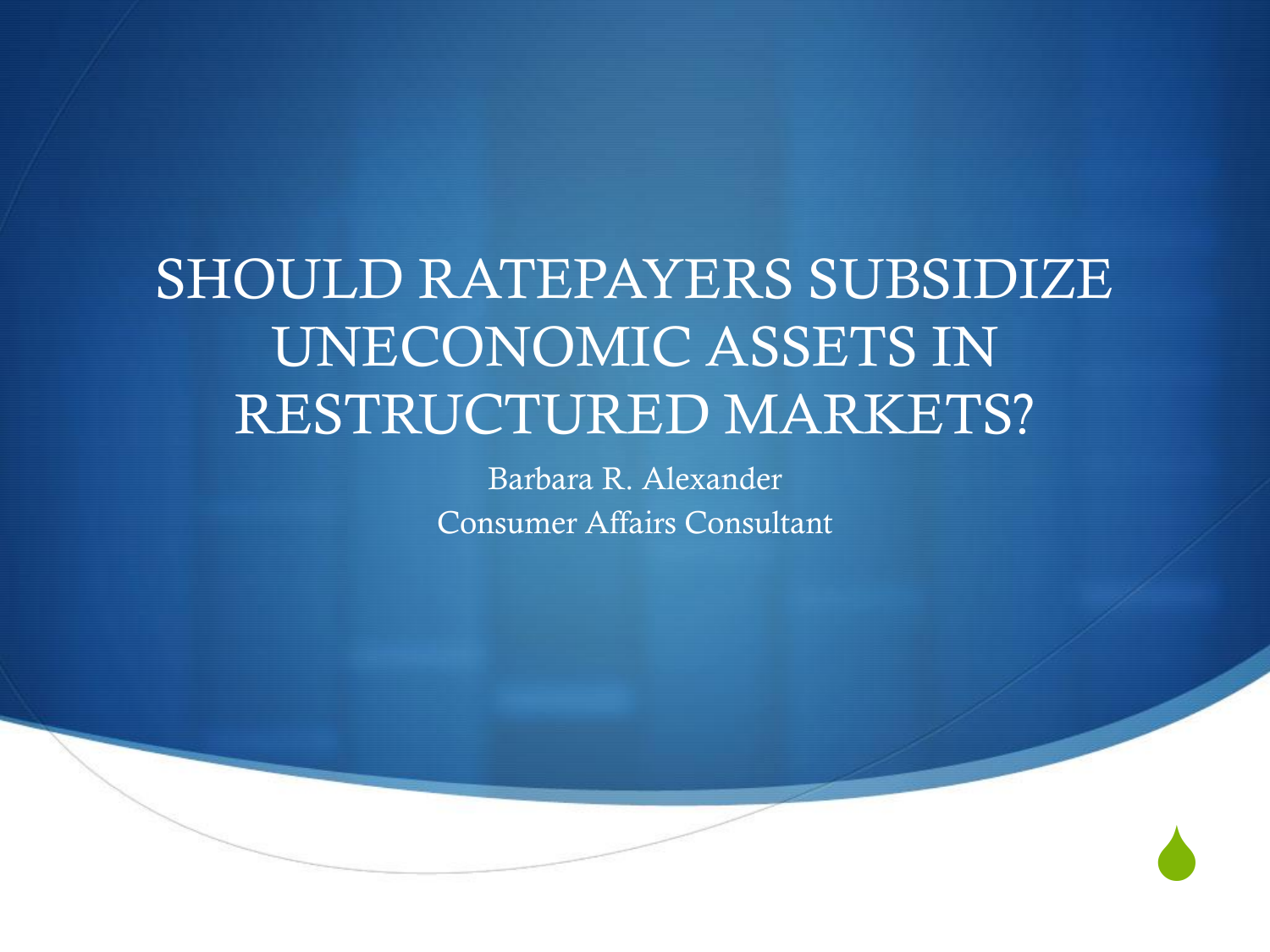## GENERATING PLANTS:IN AND OUT AND IN AGAIN

- $\bullet$  Proposals to require ratepayers to support generating plants that are (apparently) not able to make enough money for shareholders in the wholesale market are on the table in several restructuring states:
- $\triangle$  ILLINOIS: Exelon nuclear plants
- $\triangle$  OHIO: FirstEnergy and AEP coal and nuclear plants
- $\bullet$  NEW YORK: Exelon and Entergy upstate nuclear plants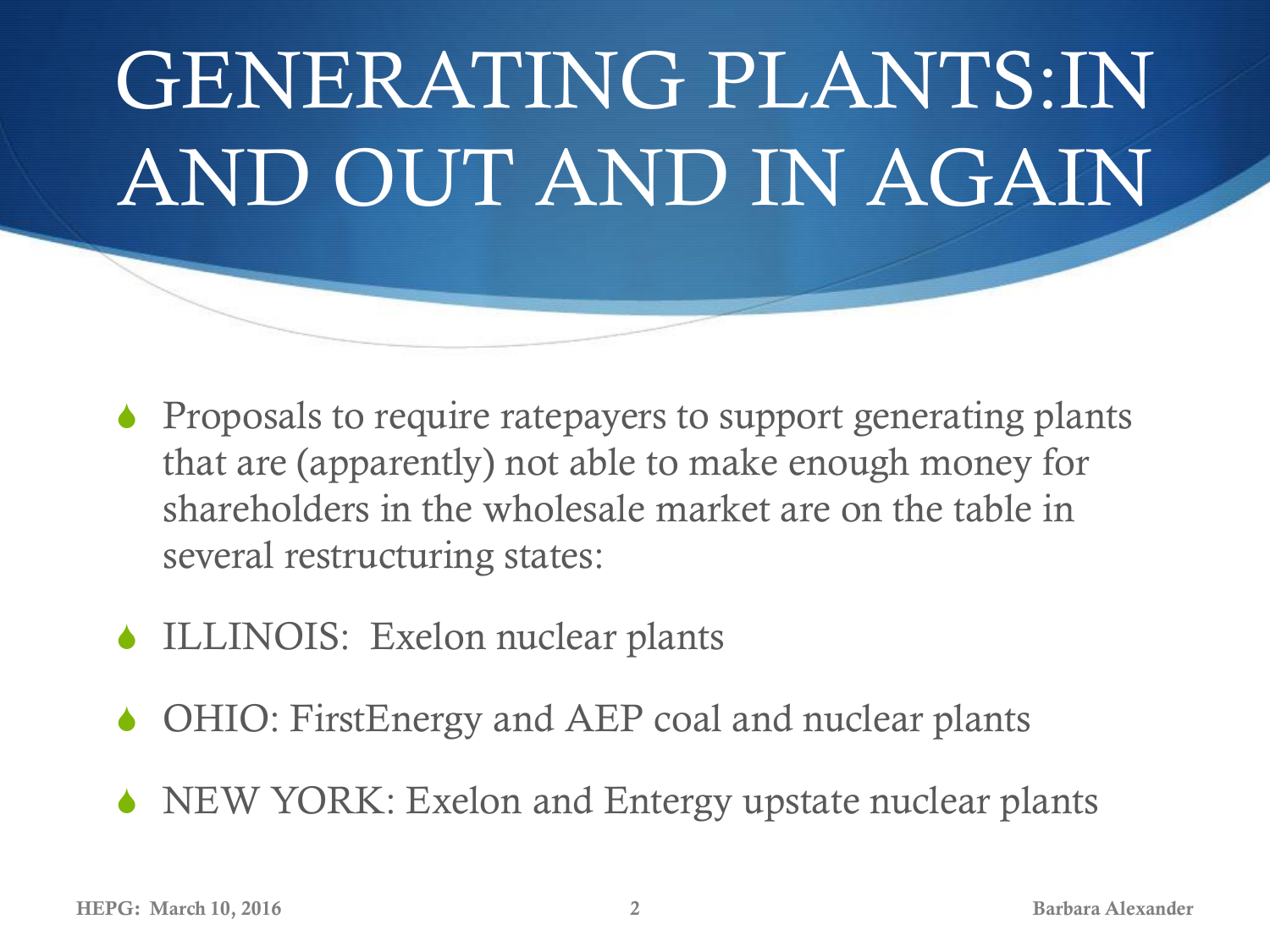# ILLINOIS PROPOSAL

- S ComEd submitted legislation in the 2015 Illinois legislative session (HB 3293) to require ratepayers to pay an increased charge for "low carbon emission credits."
- The Attorney General estimated this would transfer \$300 million from consumers to Exelon annually and costs would increase to \$1.6 billion through May 31, 2021.
- $\bullet$  This proposal died at the end of the session and has not yet been formally introduced this year. Even after some favorable PJM auctions in late 2015, Exelon is again publicly talking about the need for ratepayer subsidies. [http://www.chicagobusiness.com/article/20160203/NEWS11/160209920/e xelons-crane-beats-the-drum-again-for-nuke-subsidies ]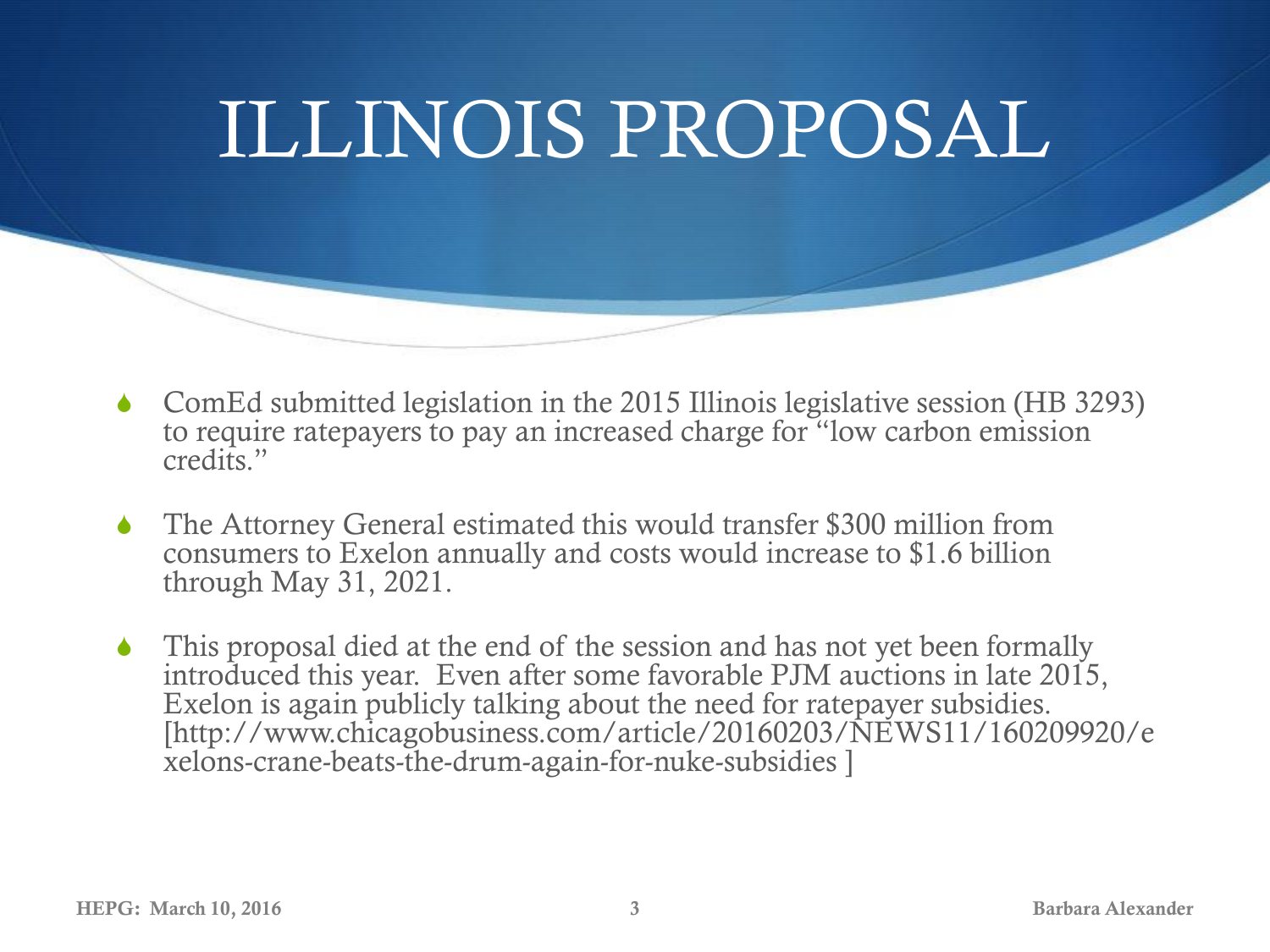### OHIO PROPOSAL

- $\blacklozenge$  FirstEnergy and AEP submitted proposals to the Ohio PUC to require ratepayers to purchase the output of certain aging coal and nuclear plants with a long term Power Purchase Agreement and then get either a credit or charge based on what the plants actually earned in the wholesale market.
- ◆ "Retail Rate Stability Rider"
- Stipulation pending at PUC after evidentiary hearings.
- $\bullet$  Exelon and Dynergy have publicly claimed they could provide the electricity from the FirstEnergy plants at a lower cost from its cleaner nuclear and natural gas plants.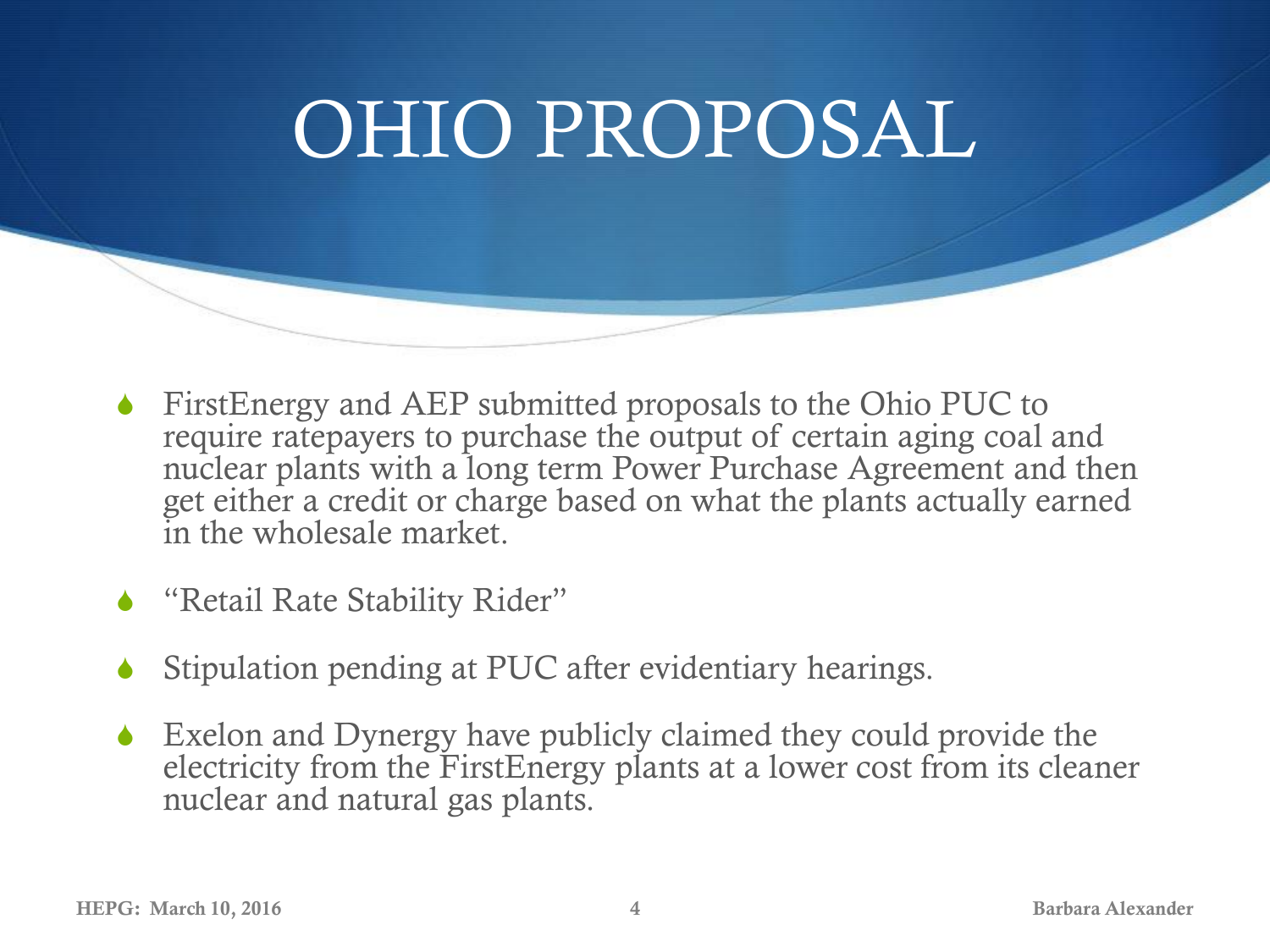#### NEW YORK

- Governor Cuomo asked the New York PSC to develop a Clean Energy Standard that would provide ratepayer support for several upstate nuclear plants owned by Exelon and Entergy on the grounds that the zero emission plants are need to achieve the "clean" energy standard of 50% renewable portfolio by 2020. [Assuming that loss of nuclear plants would incent more natural gas plants and make the 50% goal harder to achieve.]
- **PSC** has proposed to develop a new Zero Emissions Credit that would require ratepayers to pay the difference between the costs to operate and the wholesale market revenues for the plant.
- $\bullet$  Rochester Gas & Electric customers already ordered to pay a Reliability Support Services Agreement or surcharge to support Ginna plant until the new Clean Energy Standard is adopted for support for qualified plants by all New York ratepayers.
- No cost estimates in the PSC proposal. No evidentiary hearings; rather, "technical conferences" planned.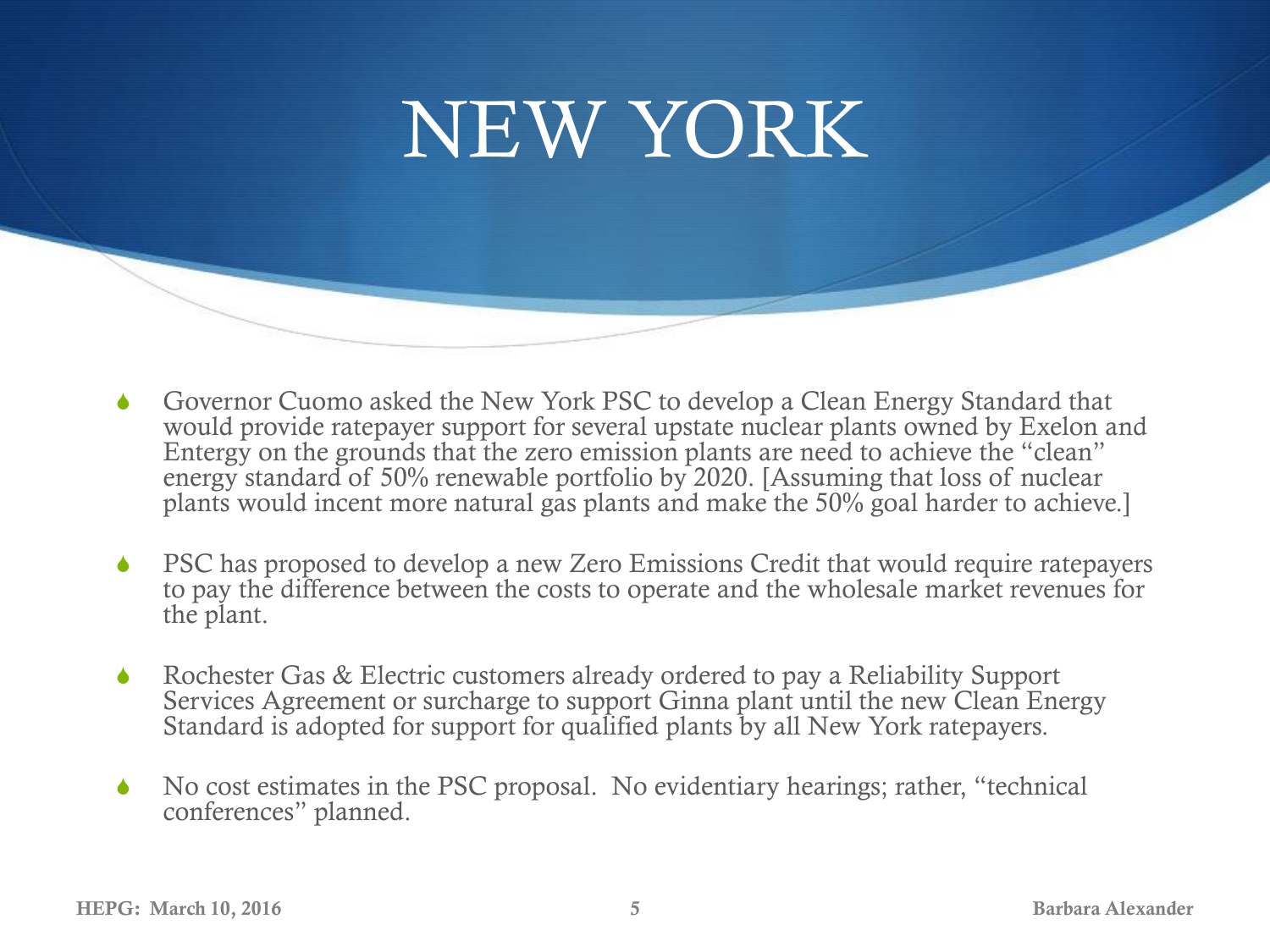### TOO BIG TO FAIL

- One of the major themes from proponents for restructuring was to shift the risk of uneconomic generating facilities to shareholders and not ratepayers.
- Then—coal and nuclear power were low cost. Now—coal and nuclear are expensive and natural gas is cheaper.
- $\blacklozenge$  Were we naïve to believe that justification about shifting risks? Do the local attributes of jobs, control over "in state" facilities, claims of "low carbon emissions" and threats of dire consequences for reliability of service "trump" the theoretical benefits?
- $\triangle$  Are ratepayers always going to pay—is this "heads I win; tails, you lose"?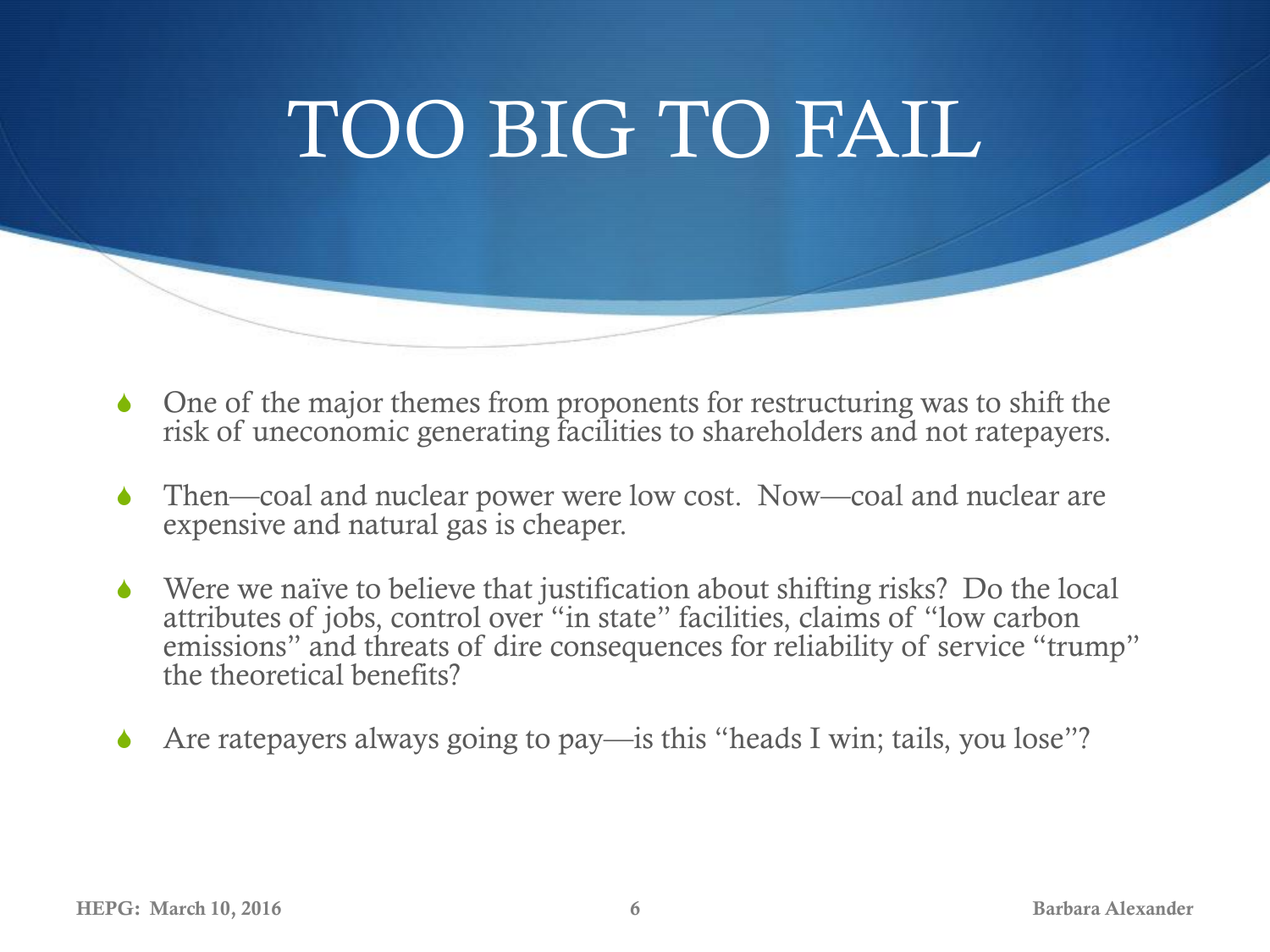

- We need nuclear plants to operate to ensure "low carbon" or "zero emission" facilities to offset the potential for more polluting (though cheaper) power plants fueled by natural gas.
- We need to keep these plants operating (coal and nuclear) because they are baseload and needed for long term reliability of service.
- We need to keep the plants operating to preserve jobs and local economies depend on these facilities.
- We will provide customer benefits in the form of funding public purpose programs if you accept our deal. [The most recent stipulation in Ohio (#IV) includes commitments for carbon emission reductions, new renewable investments, customer credits to "share risks", and increased funding for low income weatherization and assistance.]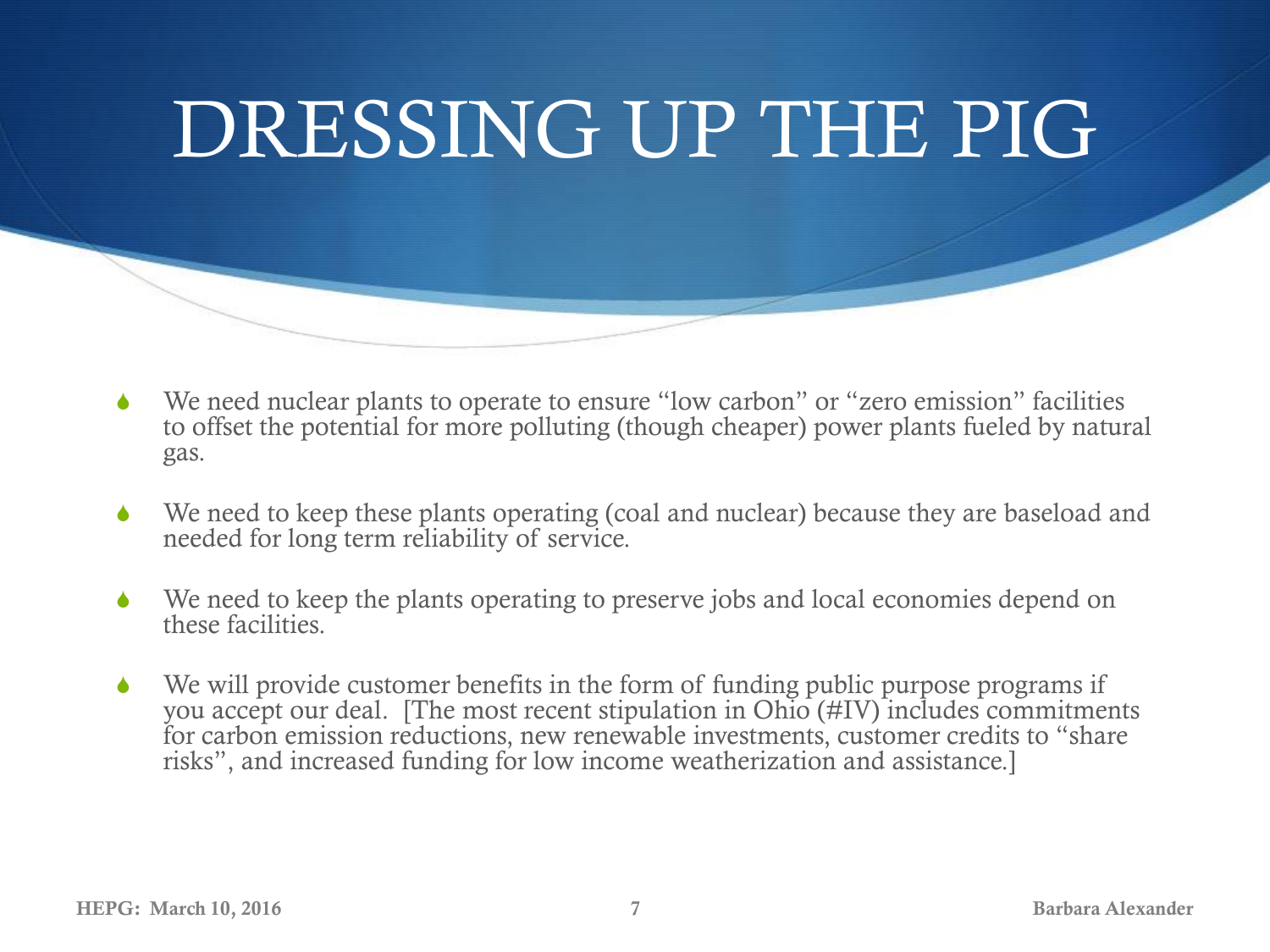### THE REALITY IS TROUBLING

- Stranded Costs: How many times must we pay for the same plants?
	- S The Illinois AG stated that Illinois ratepayers had already paid \$5.58 **billion** in stranded costs for the Illinois nuclear plants at the time of restructuring.
	- ◆ The Ohio Consumer Counsel: Proposed FirstEnergy deal is a "…second bite at the stranded cost apple, contrary to the laws of Ohio." Ohio ratepayers have already paid \$6 **billion** to cover FirstEnergy's stranded assets in a 2008 case. [http://www.pri.org/stories/2015-09-19/ohio-power-company-wants-reverse-deregulation-it-oncefought ]
	- New York: We don't know because there has been no evidentiary hearing and none are planned!
- Promised "Benefits:"
	- S Speculative future scenarios about wholesale market prices of natural gas and payments for reliability of affected plants makes the predicted credits or charges to customers useless.
	- $\bullet$  Can the companies close these plants at any time? You betcha!
	- S Why would we think these promises or estimates of future energy prices are any better than the last ones?
	- The bottom line is that risks are shifted back to ratepayers, the exact opposite of what was promised with restructuring.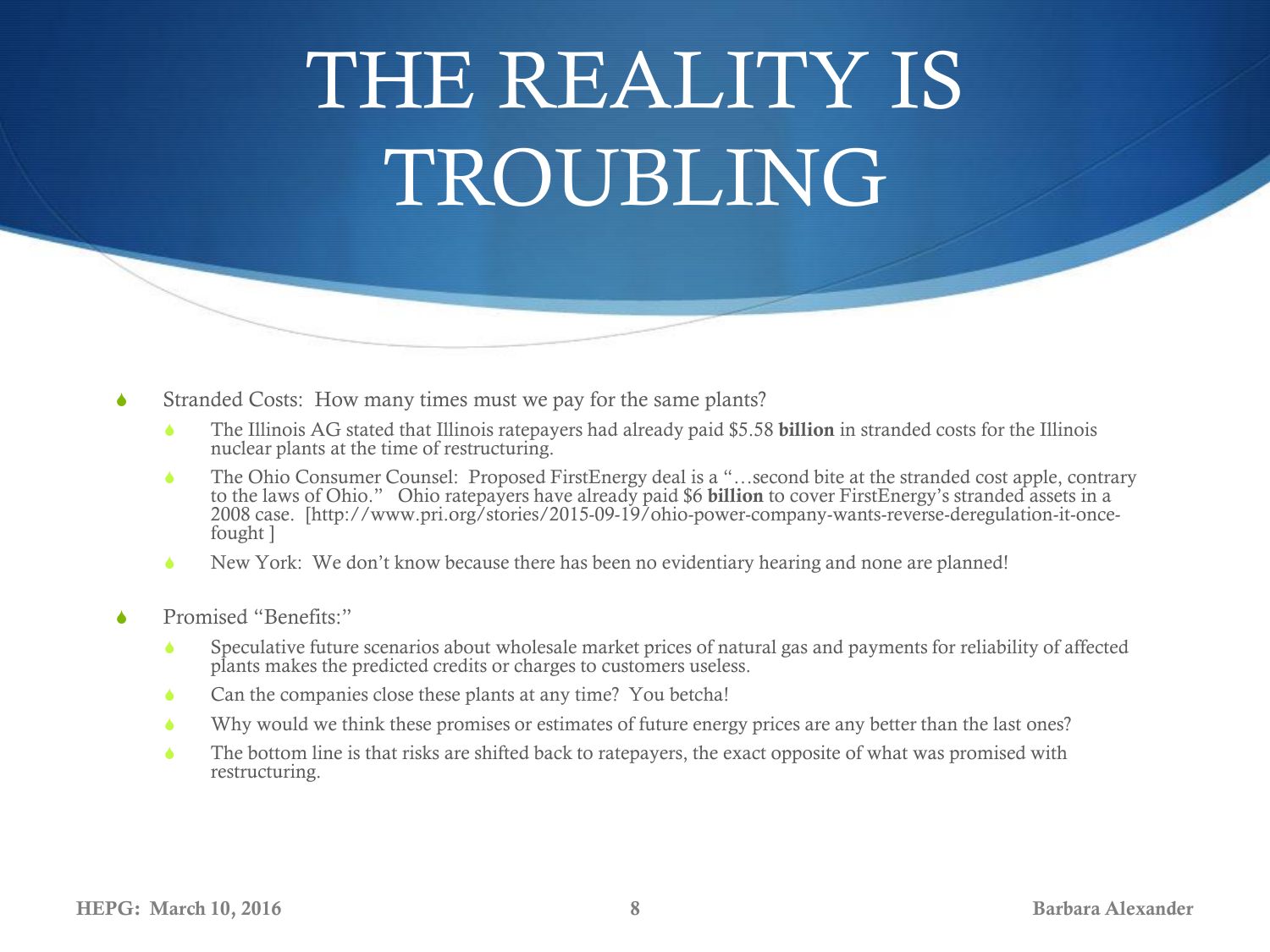#### MORE REALITIES

- Wholesale Market Implications: Is the RTO and wholesale market only to be relied upon when its suits the profits of the generating plants? These proposals appear to assume that the wholesale market will not be allowed to work and threatens the "house of cards" that currently exists in this highly regulated market. PJM has raised concerns in the Ohio hearings. Several formal complaints pending at FERC.
- Retail Regulatory Authority Implications: These long term deals are not accompanied with the traditional regulatory oversight to protect consumers from imprudent or improper costs.
- $\triangle$  Let's Make a Deal: The politics of these proposals mean that regulators are not really in charge.